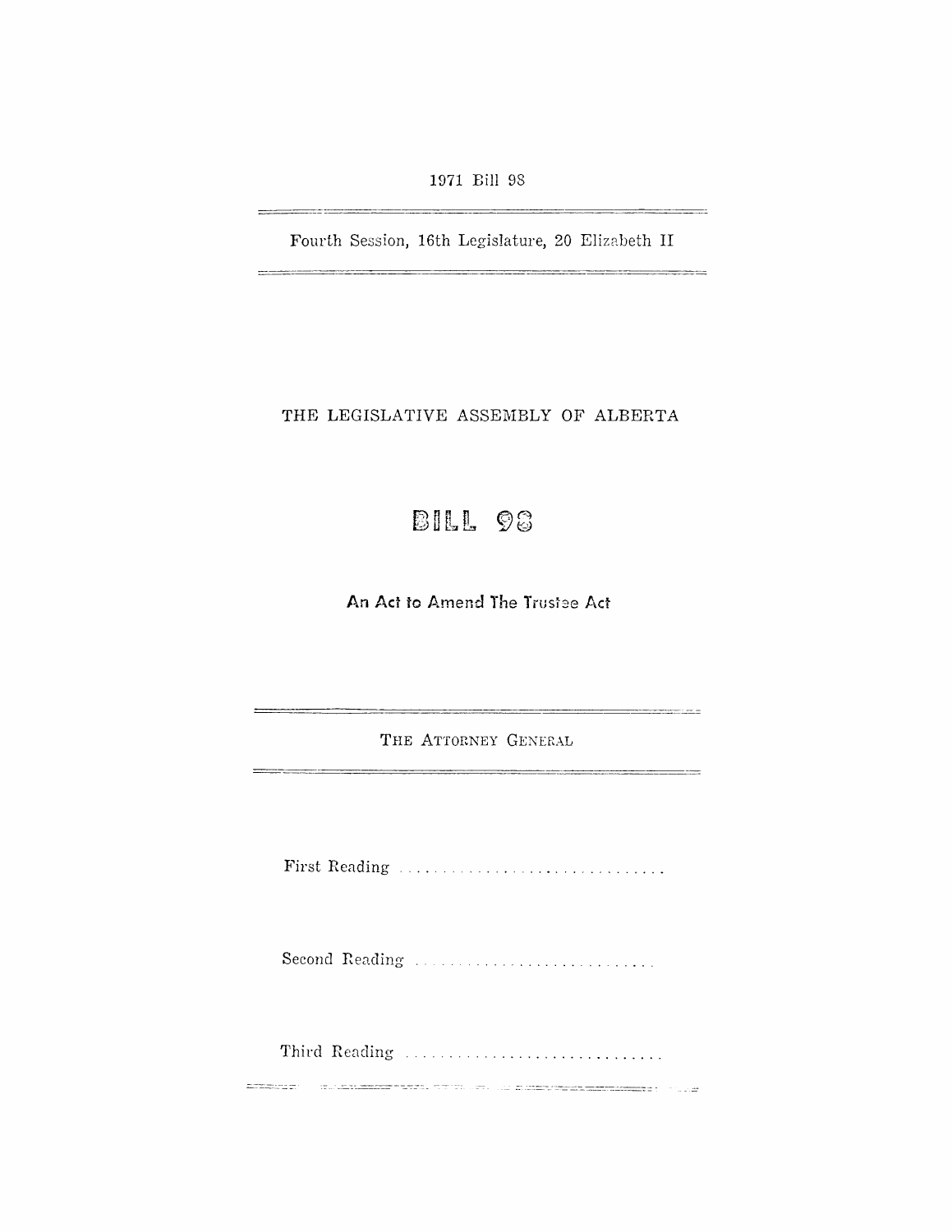## BILL 98

#### 1971

AN ACT TO AMEND THE TRUSTEE ACT

### *(Assented to* ,1971)

HER l\1AJESTY, by and with the advice and consent of the Legislative Assembly of Alberta, enacts as follows:

*1. The Trustee Act is hereby amended.* 

**2.** Section 3, subsection (1), clause (a) is amended

- *(a) by add'ing the word* "or" *at the end of subclause*  (ii) *and by addiing the following subclause:* 
	- (iii) a trust company registered under The Trust Companies Act,
- *(b) by striking out the words* "but only for so long as the approval remains in effect".

**3.** Section 4, subsection (3) is amended by adding after *the words* "approved corporation" *the words* ", other than a trust company registered under The Trust Companies Act,".

4. Section 5, *clause* (f) is amended by striking out the *words* "an approved corporation registered as a trust company" and by substituting the words "a trust company registered".

*5. Section* 8 *is amended by adding after the words* "bank or treasury branch" *the words* ", in any trust company registered under The Trust Companies Act".

**6.** This Act comes into force on the day upon which it is *assented to.*